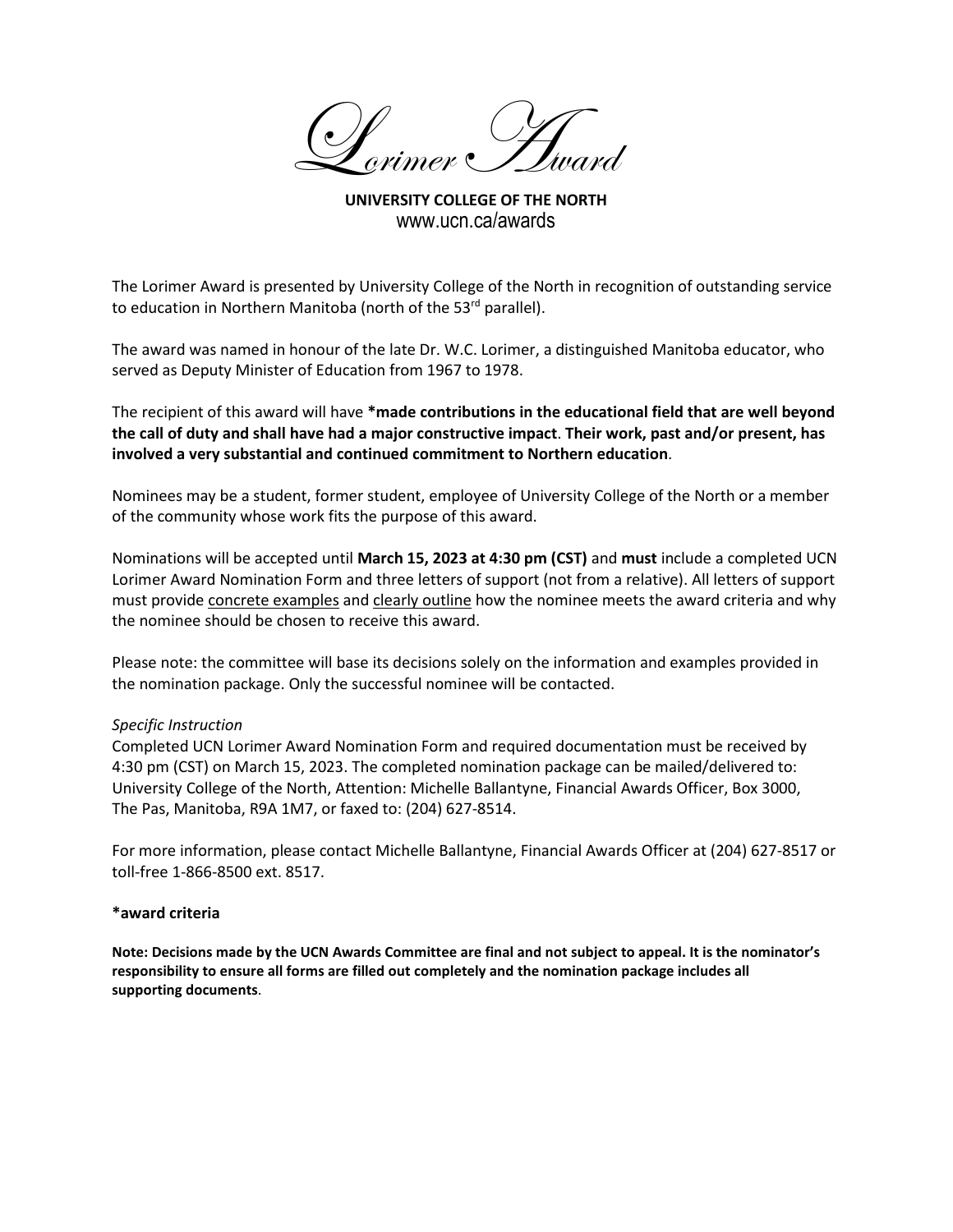

**The Pas Campus & Regional Education and Training Centre Students**

Michelle Ballantyne, Financial Awards Officer Box 3000, The Pas, Manitoba, R9A 1M7 Phone: (204) 627-8517 Fax: (204) 627-8514 Toll-free: 1-866-627-8500 Extension: 8517

#### **Thompson Campus Students**

Emerald McKay, Learners' Assistance Centre Coordinator 55 UCN Drive, Thompson, Manitoba, R8N 1L7 Phone: (204) 677-6402 Fax: (204) 677-6416 Toll-free: 1-866-677-6450 Extension: 6402

# **Lorimer Award Nomination Form**

**-PRINT ALL INFORMATION IN BLACK INK ONLY-** NOMINATION FORM AVAILABLE IN ANOTHER FORMAT UPON REQUEST.

Based on outstanding service to education in Northern Manitoba (north of the 53<sup>rd</sup> parallel), I wish to nominate:

| <b>NOMINEE INFORMATION</b>                                                                                                                                                                                                                                                                                                                                                                                                                                                           |                      |  |
|--------------------------------------------------------------------------------------------------------------------------------------------------------------------------------------------------------------------------------------------------------------------------------------------------------------------------------------------------------------------------------------------------------------------------------------------------------------------------------------|----------------------|--|
| First name:                                                                                                                                                                                                                                                                                                                                                                                                                                                                          | Last name:           |  |
|                                                                                                                                                                                                                                                                                                                                                                                                                                                                                      |                      |  |
| Present occupation:                                                                                                                                                                                                                                                                                                                                                                                                                                                                  |                      |  |
|                                                                                                                                                                                                                                                                                                                                                                                                                                                                                      |                      |  |
| Mailing address: (street, p.o. box, city/town, province, postal code)                                                                                                                                                                                                                                                                                                                                                                                                                |                      |  |
|                                                                                                                                                                                                                                                                                                                                                                                                                                                                                      |                      |  |
| E-mail:                                                                                                                                                                                                                                                                                                                                                                                                                                                                              |                      |  |
|                                                                                                                                                                                                                                                                                                                                                                                                                                                                                      |                      |  |
| Phone:                                                                                                                                                                                                                                                                                                                                                                                                                                                                               |                      |  |
| (W)<br>(H)                                                                                                                                                                                                                                                                                                                                                                                                                                                                           | (C)                  |  |
| In signing below, I consent to let my name stand as a nominee for the Lorimer Award and I give permission for my photograph and information                                                                                                                                                                                                                                                                                                                                          |                      |  |
| to be used in University College of the North marketing. Decisions made by the UCN Awards Committee are final and not subject to appeal.                                                                                                                                                                                                                                                                                                                                             |                      |  |
|                                                                                                                                                                                                                                                                                                                                                                                                                                                                                      |                      |  |
| Nominee signature:                                                                                                                                                                                                                                                                                                                                                                                                                                                                   | Date: (yyyy/mm/dd)   |  |
| <b>NOMINATOR INFORMATION</b>                                                                                                                                                                                                                                                                                                                                                                                                                                                         |                      |  |
| First name:                                                                                                                                                                                                                                                                                                                                                                                                                                                                          | Last name:           |  |
|                                                                                                                                                                                                                                                                                                                                                                                                                                                                                      |                      |  |
| Present occupation:                                                                                                                                                                                                                                                                                                                                                                                                                                                                  |                      |  |
|                                                                                                                                                                                                                                                                                                                                                                                                                                                                                      |                      |  |
| Mailing address: (street, p.o. box, city/town, province, postal code)                                                                                                                                                                                                                                                                                                                                                                                                                |                      |  |
|                                                                                                                                                                                                                                                                                                                                                                                                                                                                                      |                      |  |
| E-mail:                                                                                                                                                                                                                                                                                                                                                                                                                                                                              |                      |  |
|                                                                                                                                                                                                                                                                                                                                                                                                                                                                                      |                      |  |
|                                                                                                                                                                                                                                                                                                                                                                                                                                                                                      |                      |  |
| Phone:                                                                                                                                                                                                                                                                                                                                                                                                                                                                               |                      |  |
| (W)<br>(H)                                                                                                                                                                                                                                                                                                                                                                                                                                                                           | (C)                  |  |
| Relationship to nominee:                                                                                                                                                                                                                                                                                                                                                                                                                                                             | Years known nominee: |  |
|                                                                                                                                                                                                                                                                                                                                                                                                                                                                                      |                      |  |
| Decisions made by the UCN Awards Committee are final and not subject to appeal. It is the nominator's responsibility to ensure all forms are                                                                                                                                                                                                                                                                                                                                         |                      |  |
| filled out completely and the nomination package includes all supporting documents.                                                                                                                                                                                                                                                                                                                                                                                                  |                      |  |
|                                                                                                                                                                                                                                                                                                                                                                                                                                                                                      |                      |  |
| Nominator signature:                                                                                                                                                                                                                                                                                                                                                                                                                                                                 | Date: (yyyy/mm/dd)   |  |
| This personal information is being collected solely for use by the UCN Awards Committee comprised of instructors, staff, an elder and student at UCN. This information is protected by the Protection of Privacy<br>provisions of The Freedom of Information and Protection of Privacy Act. If you have any questions about the collection contact the FIPPA Coordinator, Box 3000, University College of the North, The Pas, Manitoba,<br>R9A 1M7, Phone 204-627-8500. Rev. 3/16/22 |                      |  |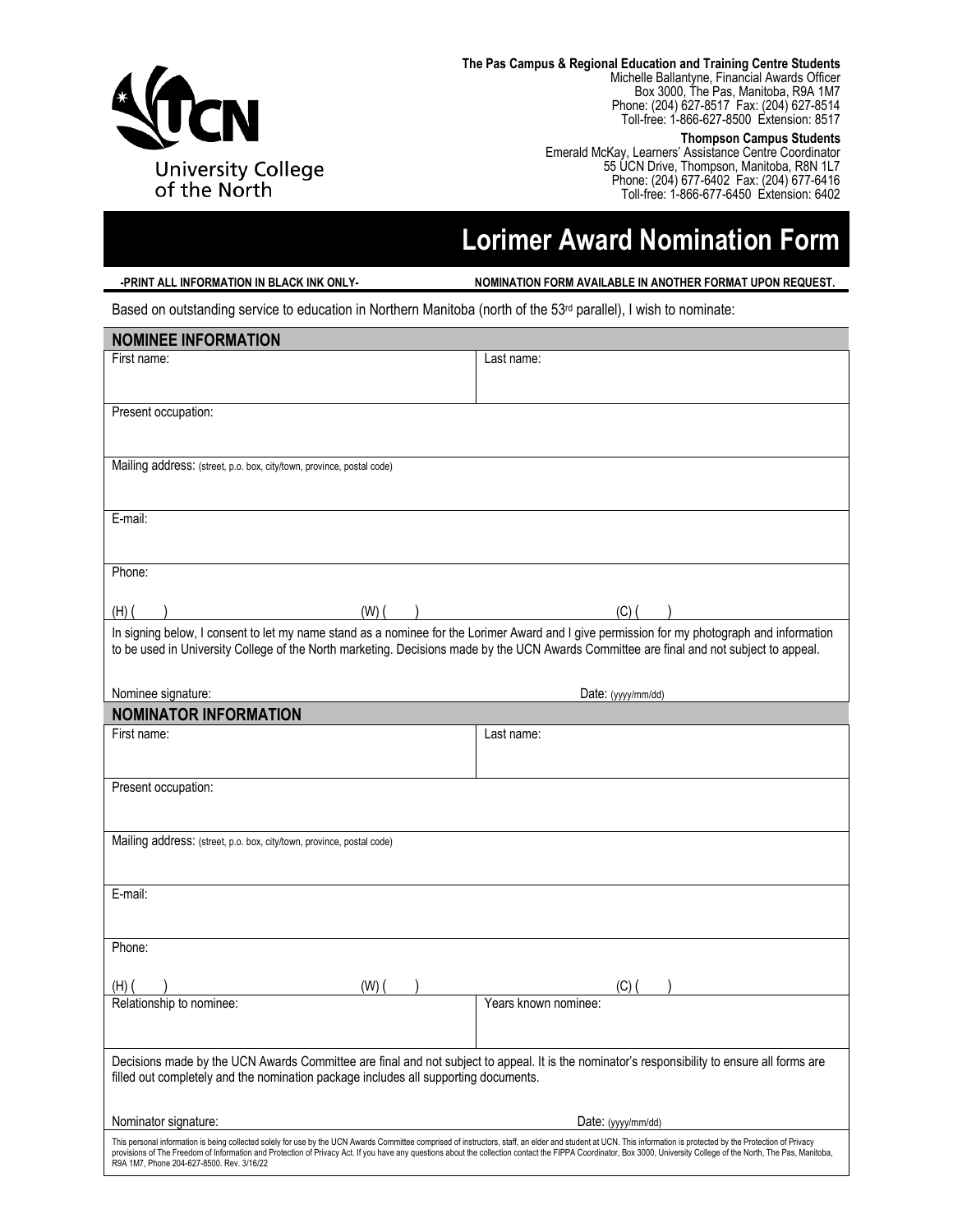# **Lorimer Award Nomination Form NOMINEE INTRODUCTION**

If you were to introduce the nominee as a recipient of the Lorimer Award, what would you say? On the lines provided below write a 450-500 word introduction about the nominee as he/she meets the criteria related to this award; please feel free to make any other comments you feel would be beneficial.

| make any other comments you feel would be beneficial. |  |
|-------------------------------------------------------|--|
|                                                       |  |
|                                                       |  |
|                                                       |  |
|                                                       |  |
|                                                       |  |
|                                                       |  |
|                                                       |  |
|                                                       |  |
|                                                       |  |
|                                                       |  |
|                                                       |  |
|                                                       |  |
|                                                       |  |
|                                                       |  |
|                                                       |  |
|                                                       |  |
|                                                       |  |
|                                                       |  |
|                                                       |  |
|                                                       |  |
|                                                       |  |
|                                                       |  |